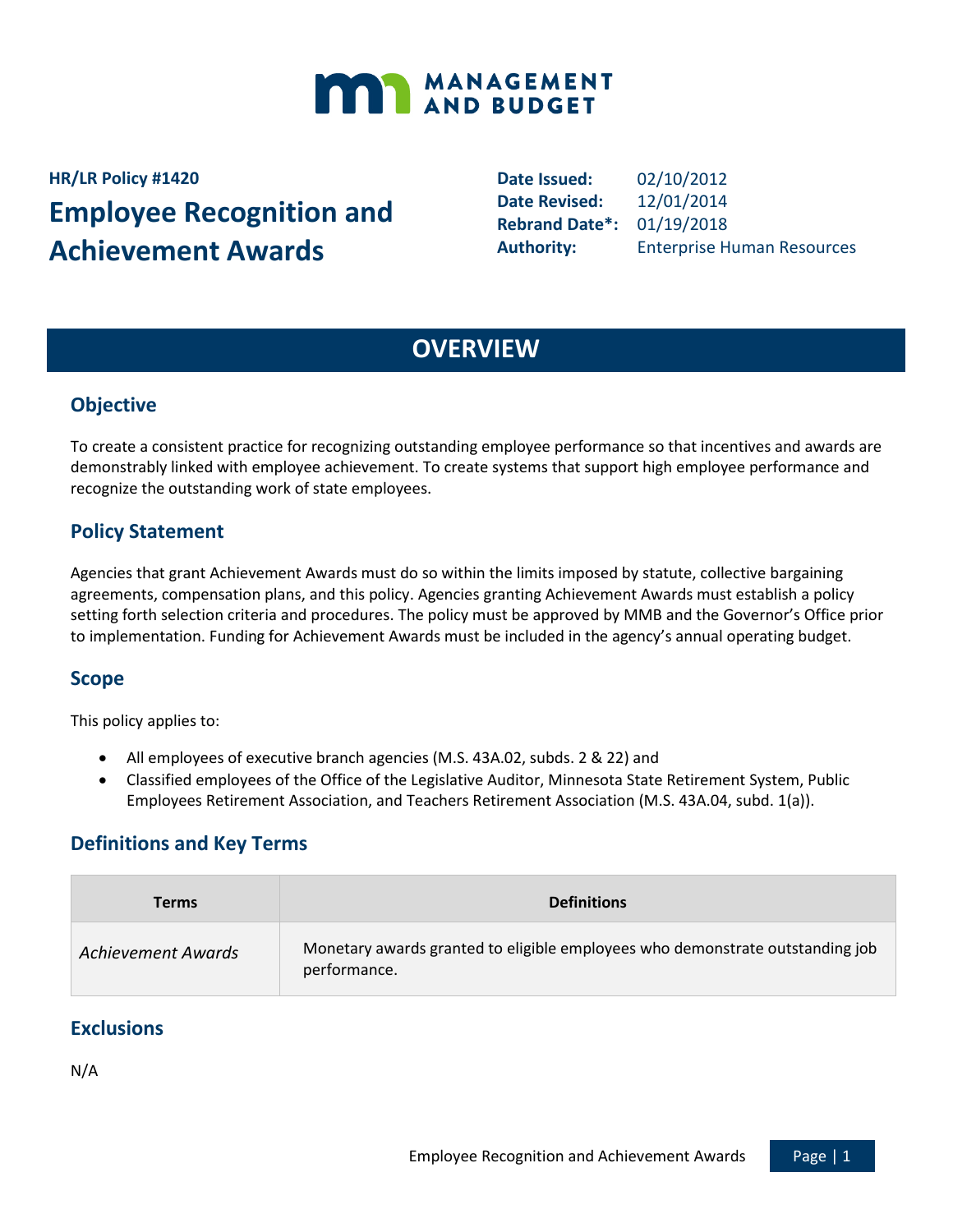### **Statutory References**

M.S. 43A.18; M.S.15A.0815

### **GENERAL STANDARDS AND EXPECTATIONS**

#### **I. Granting Monetary Awards (Achievement Awards)**

Agencies granting Achievement Awards must establish an Achievement Awards policy. An agency's Achievement Awards policy will serve dual purposes: to provide central information on agency practices, and to establish parameters for discussions with agency employees.

The policy must be approved by MMB and the Governor's Office prior to implementation.

Managers may use all available tools to encourage and reward outstanding employee performance. Achievement Awards are one tool to recognize employee efforts. All agencies must follow these principles for granting Achievement Awards:

- Awards should be granted close to the time of high performance. Recognition of achievements need not wait until the end of the year; it is most meaningful if tied to employee activity.
- Awards should be granted quarterly or as frequently as is practical for the agency.
- Employees must have a current performance evaluation certifying satisfactory or better performance on file in the agency's Human Resources office to be eligible for an Achievement Award.
- All Achievement Awards will be in the form of a lump sum payment unless an applicable labor agreement or compensation plan requires otherwise.
- Agency management will determine the amounts for Achievement Awards as part of the agency's annual operating budget. End of year allocations for Achievement Awards are not permitted.
- Achievement Awards must be integrated into the agency's overall performance evaluation process. These awards must be part of a larger set of management processes that monitor performance at the individual and group levels, with the aim to support regular and constructive feedback on performance.

In all instances, awards must conform to limits contained in statute, collective bargaining agreements, compensation plans, and this policy.

Agency management and human resources offices may consider the following when establishing an Achievement Award policy:

- Allowing for independent review and participation in selection beyond the agency commissioner's office. This includes creating an independent review team within the agency.
- Establishing criteria that will be used to determine who will receive an Achievement Award.
- Developing strategies to invite all employees to participate in the nomination process.

Achievement Awards should be approved by the recipient's manager/supervisor. Team awards should be approved by each team member's manager/supervisor.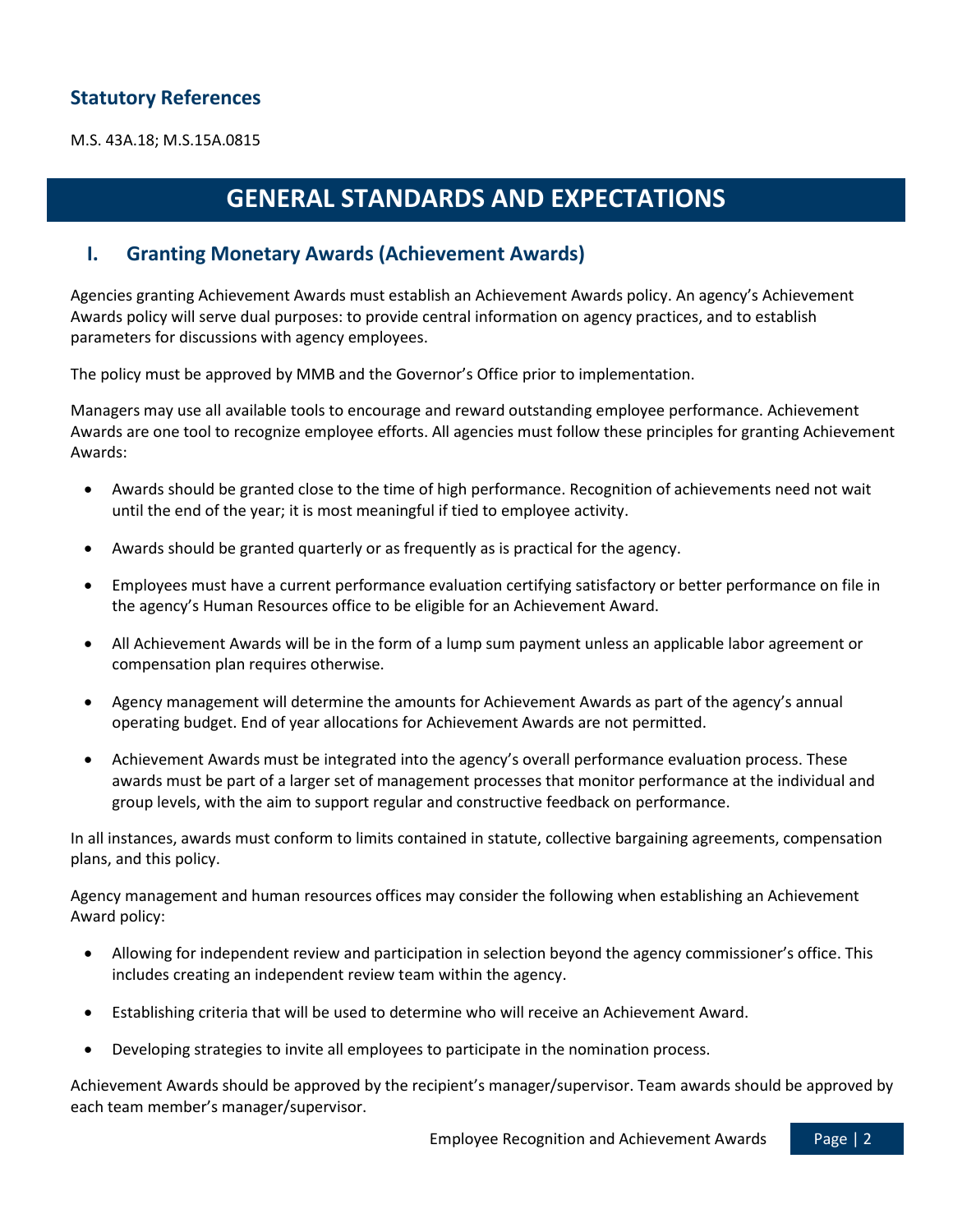Agencies must give written notice to the Commissioner of MMB of their decision to offer Achievement Awards. The documentation submitted for approval should include the following:

- A copy of the proposed agency policy, and an explanation of the procedures used to ensure all employees, managers, and supervisors are informed of the policy and its purpose.
- If any parts of the Achievement Award process are delegated by the appointing authority to other employees, a list of the delegates.
- A statement of the agency's commitment to the principles listed above.
- The types of outstanding performance that will be considered in the nomination process. This may include any of the following:
	- − Team Recognition: A group of employees has delivered outstanding work on a group project. The employees worked well together and overcame challenges and difficulties.
	- − Project Recognition: An employee has performed outstanding work in the completion or administration of a particular project.
	- − Individual Performance: An employee has demonstrated sustained outstanding individual job performance.

Any changes to an agency Achievement Award policy must be approved by MMB prior to implementation.

### **II. Granting Non-Monetary Awards**

Agencies may also develop a policy for granting non-monetary awards for demonstrated outstanding performance. Non-monetary awards must also conform to statute, collective bargaining agreements, compensation plans, and the principles outlined in this policy. The process may incorporate the elements noted in this policy, including direct employee nominations, peer review and selection, or other elements Agencies establishing a policy for non-monetary awards should provide a copy of the policy to MMB.

### **RESPONSIBILITIES**

#### **Agencies are responsible for the request:**

- Developing a plan for employee Achievement Awards, if the agency chooses to grant awards, and obtaining MMB approval.
- Obtain MMB approval to any amendments to Achievement Award policies.

### **MMB is responsible for:**

- Updating this policy as necessary.
- Reviewing agency Achievement Award plans and amendments for compliance with statute, collective bargaining agreements, compensation plans, and this policy.